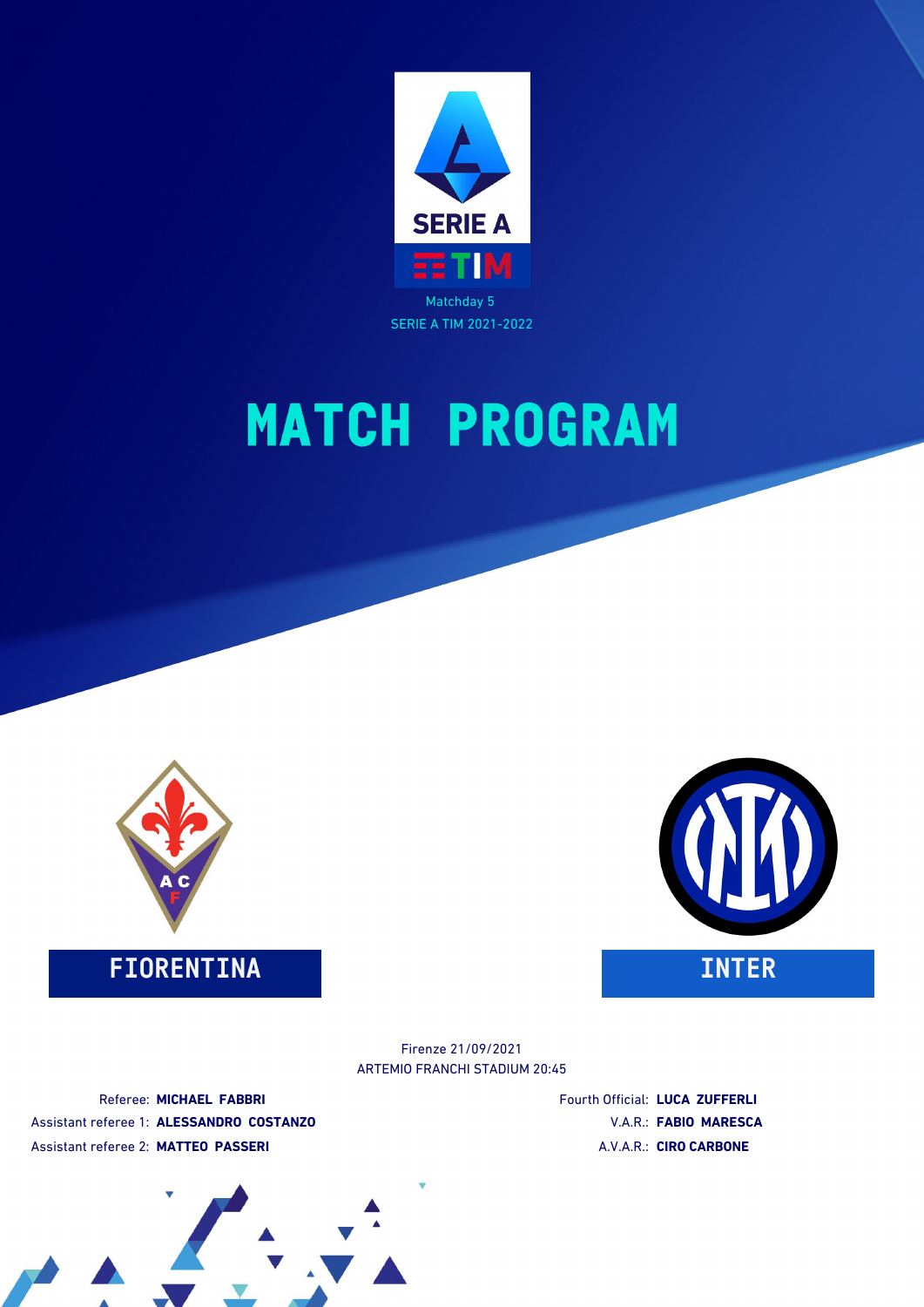

Firenze 21/09/2021 ARTEMIO FRANCHI STADIUM - 20:45



### **SERIE A TIM 2021-22**

**SERIE A RTIM** 

| <b>OVERALL</b>    | <b>PTS</b>              | Þ              | W | D            |              | GF             | <b>GA</b>        | <b>GD</b>      |
|-------------------|-------------------------|----------------|---|--------------|--------------|----------------|------------------|----------------|
| <b>FIORENTINA</b> | 9                       | 4              | 3 | $\mathbf{0}$ | 1            | 7              | $\boldsymbol{6}$ | $+1$           |
| <b>INTER</b>      | 10                      | 4              | 3 | T.           | $\mathbf{0}$ | 15             | 4                | $+11$          |
| <b>HOME/AWAY</b>  | <b>PTS</b>              | Þ              | W | D            |              | GF             | GA               | <b>AVG</b>     |
| <b>FIORENTINA</b> | $\overline{\mathbf{3}}$ | и              | 1 | $\mathbf{0}$ | $\mathbf{0}$ | $\overline{2}$ | 1                | $\overline{2}$ |
| <b>INTER</b>      | 4                       | $\overline{2}$ | л | 1            | $\mathbf{0}$ | 5              | $\overline{3}$   | 2.5            |

### **HEAD TO HEAD - LAST 5 MATCHES**

| 2020-21 MD 21 | <b>FIORENTINA</b>                                                                             | <b>INTER</b>                                                             |         |
|---------------|-----------------------------------------------------------------------------------------------|--------------------------------------------------------------------------|---------|
| 05/02/2021    |                                                                                               | 31'(1°T) N. BARELLA, 7'(2°T) I. PERISIC                                  | $0-2$   |
| 2020-21 MD 2  | <b>INTER</b>                                                                                  | <b>FIORENTINA</b>                                                        |         |
| 26/09/2020    | 47'(1°T) L. MARTINEZ, 7'(2°T)[A] F. CECCHERINI, 42'(2°T) R.<br>LUKAKU, 44'(2°T) D. D'AMBROSIO | 3'(1°T) C. KOUAME, 12'(2°T) G. CASTROVILLI, 18'(2°T) F.<br><b>CHIESA</b> | $4 - 3$ |
| 2019-20 MD 35 | <b>INTER</b>                                                                                  | <b>FIORENTINA</b>                                                        |         |
| 22/07/2020    |                                                                                               |                                                                          | $0 - 0$ |
| 2019-20 MD 16 | <b>FIORENTINA</b>                                                                             | <b>INTER</b>                                                             |         |
| 15/12/2019    | 47'(2°T) D. VLAHOVIC                                                                          | 8'(1°T) B. VALERO                                                        | $1 - 1$ |
| 2018-19 MD 25 | <b>FIORENTINA</b>                                                                             | <b>INTER</b>                                                             |         |
| 24/02/2019    | 1'(1°T)[A] S. DE VRIJ, 29'(2°T) L. MURIEL, 56'(2°T) J.<br><b>VERETOUT</b>                     | $6'(1°T)$ M. VECINO, $40'(1°T)$ M. POLITANO, $7'(2°T)$ I. PERISIC        | $3 - 3$ |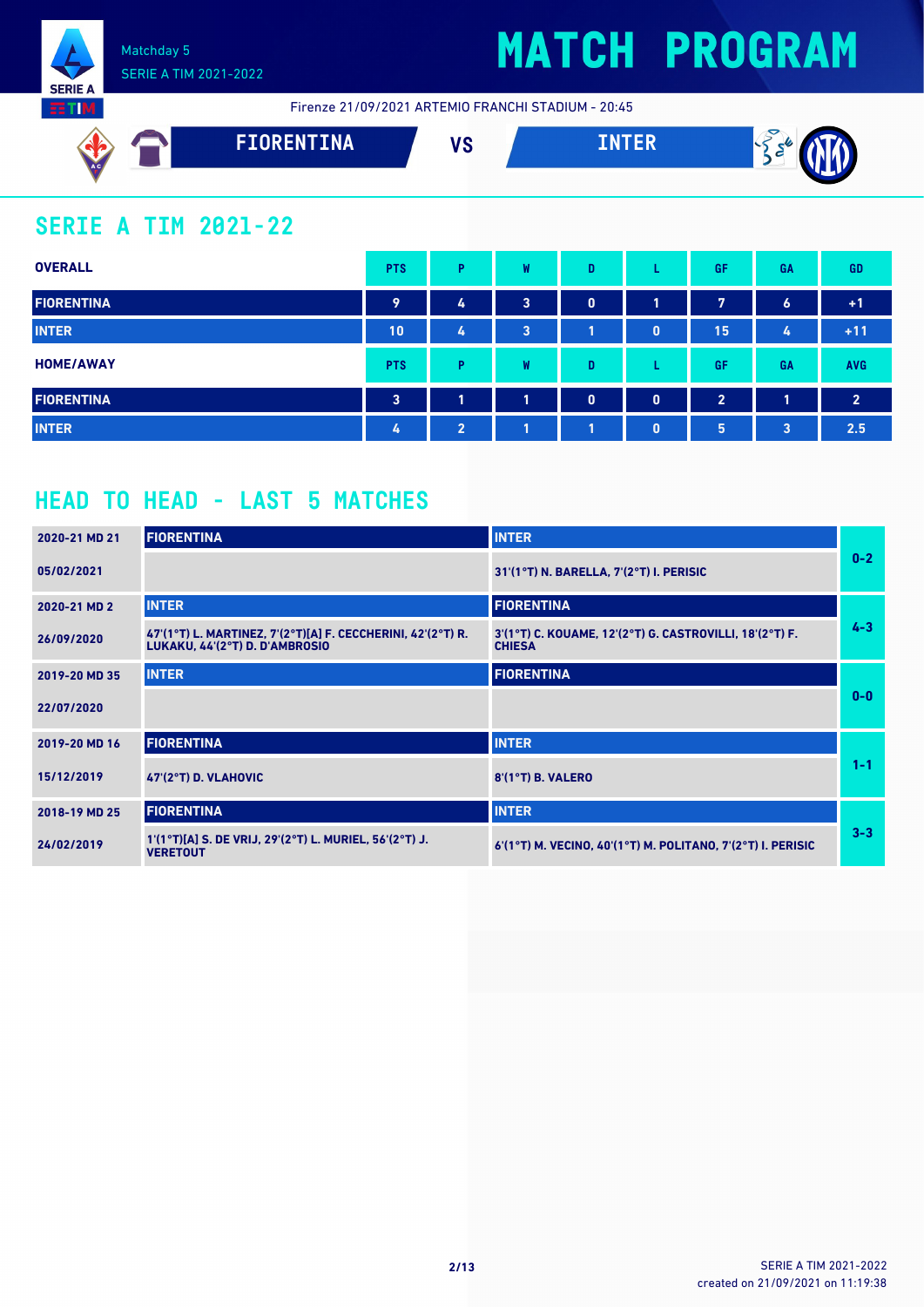

# **MATCH PROGRAM**

Firenze 21/09/2021 ARTEMIO FRANCHI STADIUM - 20:45

| AC | FIORENTINA | uо<br>ט ו | $- - -$<br>$\overline{ }$ |
|----|------------|-----------|---------------------------|
|    |            |           |                           |

### **SQUADS**

| <b>FIORENTINA</b>              | <b>CAPS A</b>            | <b>GOALS A</b>   | GOALS 2021-22 | CAPS 2021-22   | MINS. 2021-22 |
|--------------------------------|--------------------------|------------------|---------------|----------------|---------------|
| <b>GOALKEEPERS</b>             |                          |                  |               |                |               |
| 1 PIETRO TERRACCIANO           | 26                       | 30               | 5             | 3              | 276           |
| <b>12 IVAN ANDONOV</b>         | $\mathbf{0}$             | $\mathbf{0}$     | $\bf{0}$      | $\bf{0}$       | $\pmb{0}$     |
| <b>25 ANTONIO ROSATI</b>       | 55                       | 96               | 0             | $\mathbf{0}$   | $\mathbf{0}$  |
| <b>69 BARTLOMIEJ DRAGOWSKI</b> | 90                       | 135              | $\mathbf{1}$  | $\overline{2}$ | 120           |
| <b>DEFENDERS</b>               |                          |                  |               |                |               |
| 2 LUCAS MARTINEZ QUARTA        | 23                       | $\overline{1}$   | 0             | $\overline{2}$ | 203           |
| 3 CRISTIANO BIRAGHI            | 211                      | $\overline{6}$   | $\mathbf{0}$  | 4              | 398           |
| 4 NIKOLA MILENKOVIC            | 124                      | 12               | $\mathbf{1}$  | 3              | 295           |
| 17 ALEKSA TERZIC               | $\overline{2}$           | $\mathbf{0}$     | $\pmb{0}$     | $\mathbf{0}$   | $\mathbf{0}$  |
| 23 LORENZO VENUTI              | 78                       | $\mathbf{0}$     | 0             | 3              | 212           |
| 29 ALVARO ODRIOZOLA            | $\overline{2}$           | $\mathbf{0}$     | $\mathbf{0}$  | $\overline{2}$ | 158           |
| <b>MATIJA NASTASIC</b><br>55   | 26                       | $\overline{2}$   | 0             | $\mathbf{0}$   | $\mathbf 0$   |
| <b>98 IGOR</b>                 | 50                       | $\bf{0}$         | $\mathbf{0}$  | 3              | 298           |
| <b>MIDFIELDERS</b>             |                          |                  |               |                |               |
| <b>5 GIACOMO BONAVENTURA</b>   | 292                      | 48               | $\mathbf{1}$  | 4              | 366           |
| 8 RICCARDO SAPONARA            | 159                      | 23               | $\mathbf{1}$  | 4              | 103           |
| <b>10 GAETANO CASTROVILLI</b>  | 71                       | $\boldsymbol{8}$ | $\pmb{0}$     | 4              | 158           |
| <b>14 YOUSSEF MALEH</b>        | $\overline{2}$           | $\mathbf{0}$     | $\bf{0}$      | $\overline{2}$ | 60            |
| <b>15 ERICK PULGAR</b>         | 171                      | 18               | 0             | 3              | 280           |
| <b>18 LUCAS TORREIRA</b>       | 72                       | $\overline{4}$   | $\mathbf{0}$  | $\mathbf{1}$   | 70            |
| 24 MARCO BENASSI               | 198                      | 26               | 0             | $\overline{2}$ | 38            |
| 32 ALFRED DUNCAN               | 219                      | 9                | $\pmb{0}$     | 3              | 192           |
| <b>34 SOFYAN AMRABAT</b>       | 67                       | $\mathbf{1}$     | 0             | $\overline{2}$ | 48            |
| 42 ALESSANDRO BIANCO           | $\mathbf{0}$             | $\mathbf{0}$     | $\mathbf{0}$  | $\bf{0}$       | $\mathbf{0}$  |
| <b>FORWARDS</b>                |                          |                  |               |                |               |
| 7 JOSE' CALLEJON               | 279                      | 64               | 0             | 4              | 282           |
| 9 DUSAN VLAHOVIC               | 81                       | 30               | 3             | 4              | 381           |
| 22 NICOLAS GONZALEZ            | 4                        | $\mathbf{1}$     | $\mathbf{1}$  | 4              | 243           |
| 33 RICCARDO SOTTIL             | 44                       | $\overline{2}$   | $\pmb{0}$     | 3              | 100           |
| <b>67 LOUIS MUNTEANU</b>       | $\mathbf{0}$             | $\mathbf{0}$     | 0             | $\bf{0}$       | $\pmb{0}$     |
| 91 ALEKSANDR KOKORIN           | 5                        | $\mathbf{0}$     | $\bf{0}$      | $\mathbf{1}$   | 17            |
| <b>STAFF</b>                   |                          |                  |               |                |               |
| <b>Coach</b>                   | <b>VINCENZO ITALIANO</b> |                  |               |                |               |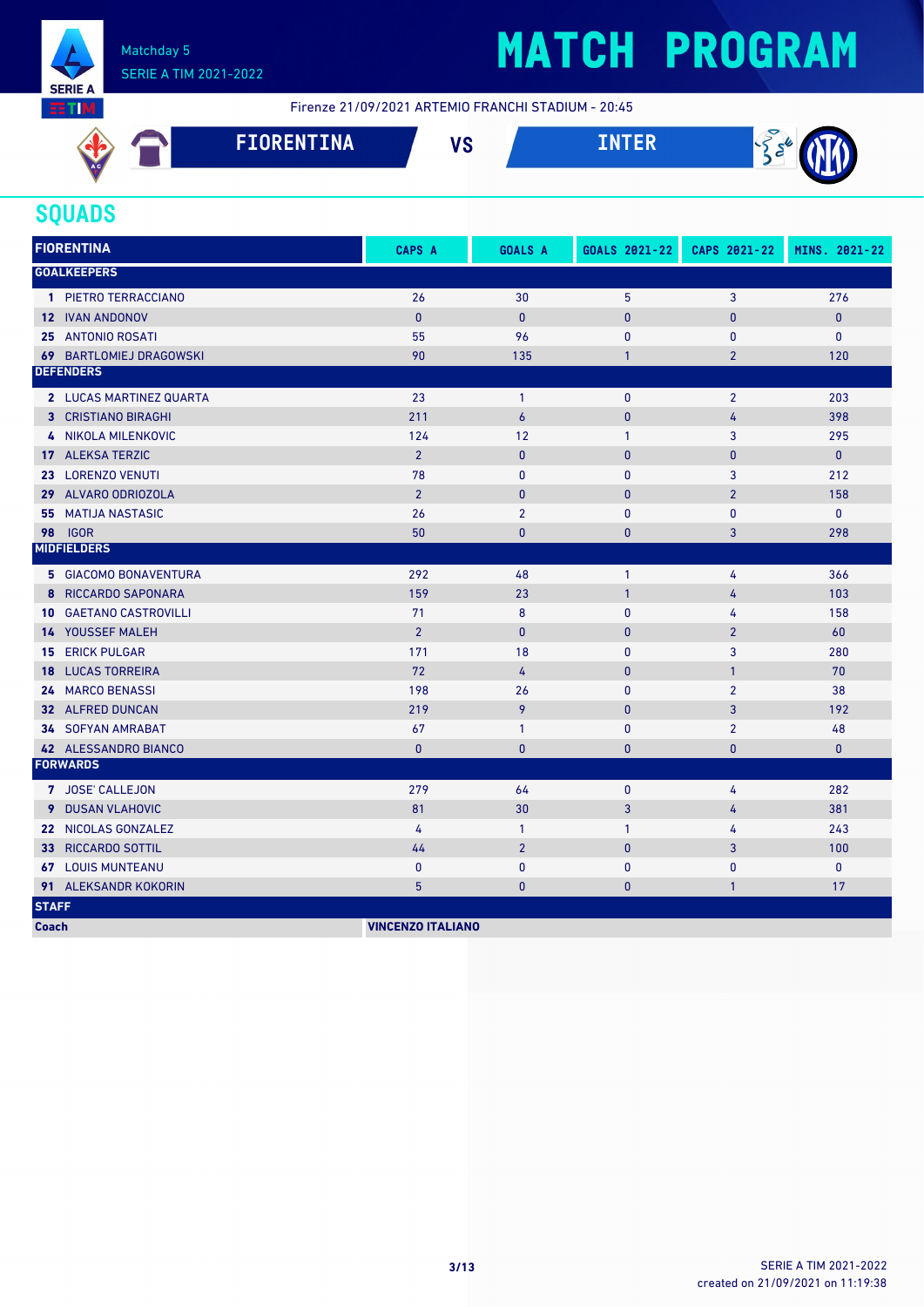

# **MATCH PROGRAM**

Firenze 21/09/2021 ARTEMIO FRANCHI STADIUM - 20:45

| <b>FIORENTINA</b>             | <b>VS</b>             |                  |                |              | $\frac{1}{2}$ $\frac{1}{2}$ |  |  |
|-------------------------------|-----------------------|------------------|----------------|--------------|-----------------------------|--|--|
| <b>INTER</b>                  | <b>CAPS A</b>         | <b>GOALS A</b>   | GOALS 2021-22  | CAPS 2021-22 | MINS. 2021-22               |  |  |
| <b>GOALKEEPERS</b>            |                       |                  |                |              |                             |  |  |
| 1 SAMIR HANDANOVIC            | 519                   | 574              | 4              | 4            | 384                         |  |  |
| 21 ALEX CORDAZ                | 110                   | 211              | $\mathbf{0}$   | $\mathbf{0}$ | $\mathbf{0}$                |  |  |
| <b>97 IONUT RADU</b>          | 53                    | 82               | 0              | $\mathbf{0}$ | $\mathbf{0}$                |  |  |
| <b>DEFENDERS</b>              |                       |                  |                |              |                             |  |  |
| <b>6 STEFAN DE VRIJ</b>       | 193                   | 15               | $\pmb{0}$      | 4            | 360                         |  |  |
| 11 ALEKSANDAR KOLAROV         | 190                   | 23               | $\mathbf{0}$   | $\mathbf{1}$ | 17                          |  |  |
| <b>13 ANDREA RANOCCHIA</b>    | 212                   | 13               | $\mathbf{0}$   | $\mathbf{1}$ | 24                          |  |  |
| 32 FEDERICO DIMARCO           | 81                    | $7\overline{ }$  | $\mathbf{1}$   | 4            | 216                         |  |  |
| 33 DANILO D'AMBROSIO          | 234                   | 20               | $\mathbf{0}$   | $\mathbf{1}$ | 44                          |  |  |
| <b>36 MATTEO DARMIAN</b>      | 180                   | $\boldsymbol{6}$ | $\mathbf{0}$   | 3            | 292                         |  |  |
| <b>37 MILAN SKRINIAR</b>      | 179                   | 9                | $\overline{2}$ | 4            | 384                         |  |  |
| 95 ALESSANDRO BASTONI         | 92                    | 3                | 0              | 3            | 259                         |  |  |
| <b>MIDFIELDERS</b>            |                       |                  |                |              |                             |  |  |
| 2 DENZEL DUMFRIES             | 3                     | $\mathbf{0}$     | $\mathbf{0}$   | 3            | 130                         |  |  |
| <b>5 ROBERTO GAGLIARDINI</b>  | 134                   | 14               | $\mathbf{0}$   | $\mathbf{1}$ | 17                          |  |  |
| <b>8 MATIAS VECINO</b>        | 202                   | 19               | $\mathbf{1}$   | 3            | 120                         |  |  |
| 12 STEFANO SENSI              | 94                    | 8                | 0              | 3            | 109                         |  |  |
| <b>14 IVAN PERISIC</b>        | 176                   | 41               | 0              | 3            | 194                         |  |  |
| <b>HAKAN CALHANOGLU</b><br>20 | 138                   | 23               | $\mathbf{1}$   | 3            | 235                         |  |  |
| 22 ARTURO VIDAL               | 150                   | 37               | $\mathbf{1}$   | 3            | 98                          |  |  |
| NICOLO' BARELLA<br>23         | 167                   | 12               | $\mathbf{1}$   | 4            | 364                         |  |  |
| <b>MATTIA SANGALLI</b><br>38  | $\mathbf{0}$          | $\mathbf{0}$     | $\mathbf{0}$   | $\mathbf{0}$ | $\mathbf{0}$                |  |  |
| 77 MARCELO BROZOVIC           | 202                   | 20               | 0              | 4            | 294                         |  |  |
| <b>FORWARDS</b>               |                       |                  |                |              |                             |  |  |
| 7 ALEXIS SANCHEZ              | 148                   | 31               | $\mathbf{0}$   | $\mathbf{1}$ | 24                          |  |  |
| 9 EDIN DZEKO                  | 203                   | 88               | 3              | 4            | 347                         |  |  |
| 10 LAUTARO MARTINEZ           | 103                   | 40               | 3              | 3            | 207                         |  |  |
| JOAQUIN CORREA<br>19          | 126                   | 27               | $\overline{2}$ | 3            | 85                          |  |  |
| <b>MARTIN SATRIANO</b><br>48  | $\mathbf{1}$          | $\mathbf{0}$     | $\mathbf{0}$   | $\mathbf{1}$ | 20                          |  |  |
| <b>STAFF</b>                  |                       |                  |                |              |                             |  |  |
| <b>Coach</b>                  | <b>SIMONE INZAGHI</b> |                  |                |              |                             |  |  |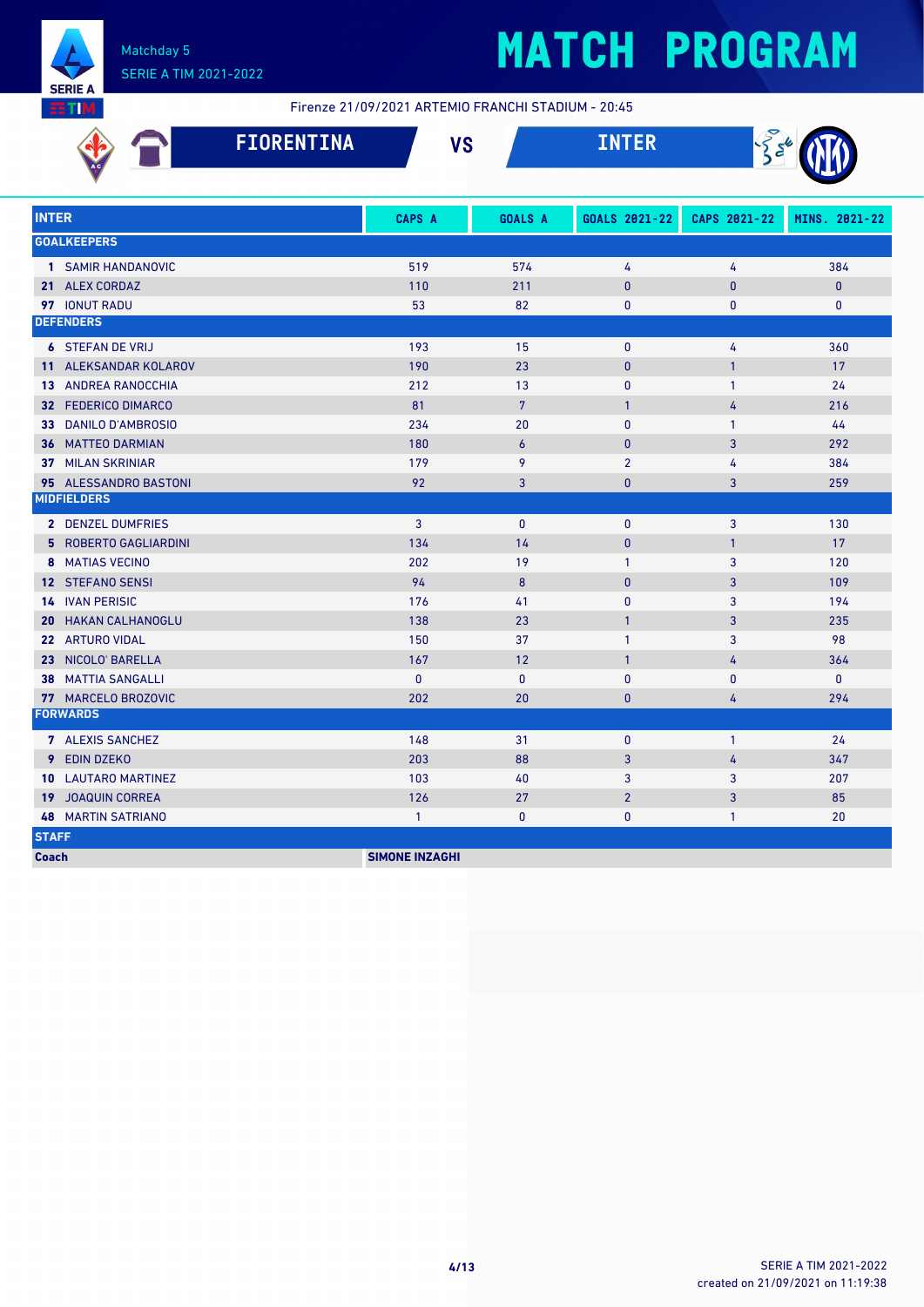

Firenze 21/09/2021 ARTEMIO FRANCHI STADIUM - 20:45



### **LAST 5 MATCHES**

| <b>FIORENTINA</b> |                                                                              |                                               |         |
|-------------------|------------------------------------------------------------------------------|-----------------------------------------------|---------|
| <b>MATCHDAY 4</b> | <b>GENOA</b>                                                                 | <b>FIORENTINA</b>                             | $1 - 2$ |
| 18/09/2021        | 53'(2°T) D. CRISCITO                                                         | 15'(2°T) R. SAPONARA, 44'(2°T) G. BONAVENTURA |         |
| <b>MATCHDAY 3</b> | <b>ATALANTA</b>                                                              | <b>FIORENTINA</b>                             | $1 - 2$ |
| 11/09/2021        | 20'(2°T) D. ZAPATA                                                           | 33'(1°T) D. VLAHOVIC, 4'(2°T) D. VLAHOVIC     |         |
| <b>MATCHDAY 2</b> | <b>FIORENTINA</b>                                                            | <b>TORINO</b>                                 | $2 - 1$ |
| 28/08/2021        | 41'(1°T) N. GONZALEZ, 25'(2°T) D. VLAHOVIC                                   | <b>44'(2°T) S. VERDI</b>                      |         |
| <b>MATCHDAY 1</b> | <b>ROMA</b>                                                                  | <b>FIORENTINA</b>                             |         |
| 22/08/2021        | 26'(1°T) H. MKHITARYAN. 19'(2°T) J. VERETOUT. 34'(2°T) J.<br><b>VERETOUT</b> | 15'(2°T) N. MILENKOVIC                        | $3 - 1$ |

| <b>INTER</b>      |                                                                                                                                      |                                                             |         |
|-------------------|--------------------------------------------------------------------------------------------------------------------------------------|-------------------------------------------------------------|---------|
| <b>MATCHDAY 4</b> | <b>INTER</b>                                                                                                                         | <b>BOLOGNA</b>                                              |         |
| 18/09/2021        | 6'(1°T) L. MARTINEZ, 30'(1°T) M. SKRINIAR, 34'(1°T) N.<br>BARELLA, 9'(2°T) M. VECINO, 18'(2°T) E. DZEKO, 23'(2°T) E.<br><b>DZEKO</b> | $41(2°T)$ A. THEATE                                         | $6 - 1$ |
| <b>MATCHDAY 3</b> | <b>SAMPDORIA</b>                                                                                                                     | <b>INTER</b>                                                | $2 - 2$ |
| 12/09/2021        | 32'(1°T) M. YOSHIDA. 2'(2°T) T. AUGELLO                                                                                              | 18'(1°T) F. DIMARCO, 44'(1°T) L. MARTINEZ                   |         |
| <b>MATCHDAY 2</b> | <b>HELLAS VERONA</b>                                                                                                                 | <b>INTER</b>                                                | $1 - 3$ |
| 27/08/2021        | $15'(1°T)$ I. ILIC                                                                                                                   | 2'(2°T) L. MARTINEZ, 38'(2°T) J. CORREA, 49'(2°T) J. CORREA |         |
| <b>MATCHDAY 1</b> | <b>INTER</b>                                                                                                                         | <b>GENOA</b>                                                |         |
| 21/08/2021        | 6'(1°T) M. SKRINIAR. 14'(1°T) H. CALHANOGLU. 29'(2°T) A.<br><b>VIDAL, 42'(2°T) E. DZEKO</b>                                          |                                                             | $4 - 0$ |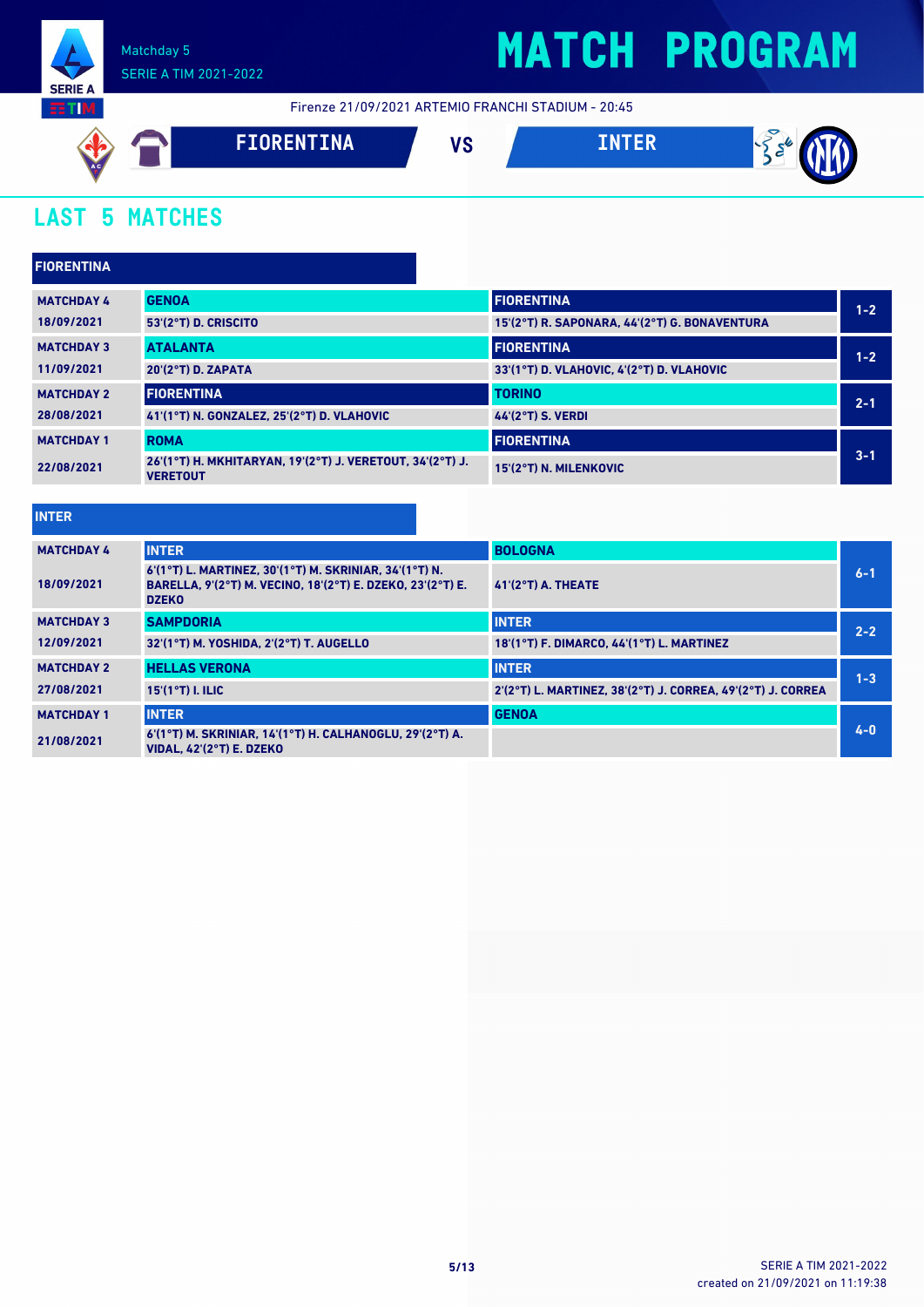

Firenze 21/09/2021 ARTEMIO FRANCHI STADIUM - 20:45

| Ac | <b>FIORENTINA</b> | $\mathbf{u}$<br>ט ו | <b>TER</b> |  |
|----|-------------------|---------------------|------------|--|
|    |                   |                     |            |  |

| <b>TEAMS COMPARISON (Average values)</b> | <b>FIORENTINA</b> | <b>INTER</b>            |
|------------------------------------------|-------------------|-------------------------|
| <b>Goals For</b>                         | 1.75              | 3.75                    |
| <b>Goals Conceded</b>                    | 1.5               | $\mathbf{1}$            |
| Attempts                                 | 11                | $14.5$                  |
| Attempts on target                       | 5.5               | 7.5                     |
| <b>Assists</b>                           | $\mathbf{1}$      | $\overline{\mathbf{3}}$ |
| <b>Attacking Plays</b>                   | 40.75             | 30.5                    |
| <b>Passes Completed</b>                  | 416               | 397                     |
| Passes Completed (%)                     | 86%               | 86%                     |
| <b>Fouls Committed</b>                   | 15.5              | 13.25                   |
| <b>Dribbling</b>                         | 5.75              | 8                       |
| <b>Team Defense Position</b>             | 51.91m            | 51.05m                  |
| <b>Key Passes</b>                        | $\overline{2}$    | 3.5                     |
| <b>Offsides</b>                          | 1.75              | 1.25                    |
| <b>Corners</b>                           | 5.25              | 5.25                    |
| <b>Cross Completed</b>                   | 2.75              | 4.5                     |
| <b>Defensive Half Ball Possession</b>    | 03'58             | 04'04                   |
| <b>Attacking Half Ball Possession</b>    | 02'48             | 03'28                   |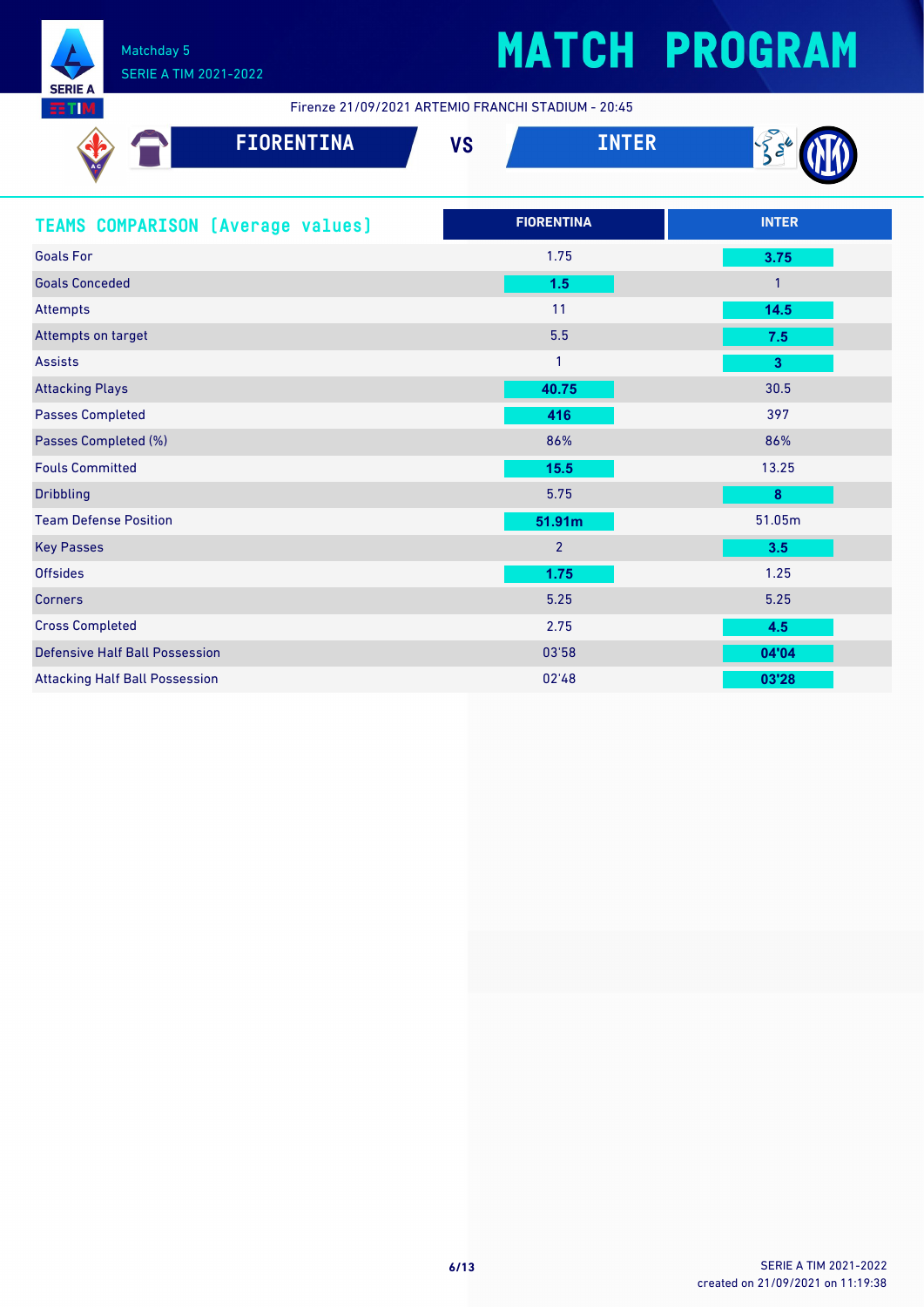

## **MATCH PROGRAM**

Firenze 21/09/2021 ARTEMIO FRANCHI STADIUM - 20:45

**FIORENTINA VS INTER**





### **ATHLETICS PERFORMANCE**

| <b>FIORENTINA</b>        | Caps (Min.) | <b>Average (Km)</b> | <b>AVG Sprint</b><br>(Km) | <b>INTER</b>            | Caps (Min.) | Average (Km) | <b>AVG Sprint</b><br>(Km) |
|--------------------------|-------------|---------------------|---------------------------|-------------------------|-------------|--------------|---------------------------|
| 3 C. BIRAGHI             | 4 (398')    | 10.928              | 0.894                     | 23 N. BARELLA           | 4(364)      | 11.02        | 0.917                     |
| 2 L. MARTINEZ QUARTA     | 2(203')     | 10.712              | 0.544                     | 37 M. SKRINIAR          | 4(384)      | 10.515       | 0.558                     |
| 15 E. PULGAR             | 3(280)      | 10.609              | 0.62                      | 36 M. DARMIAN           | 3(292)      | 10.391       | 0.914                     |
| <b>5</b> G. BONAVENTURA  | 4(366)      | 10.354              | 0.923                     | 77 M. BROZOVIC          | 4(294)      | 10.146       | 0.864                     |
| <b>98 IGOR</b>           | 3(298)      | 10.23               | 0.628                     | 9 E. DZEKO              | 4(347)      | 9.902        | 0.928                     |
| <b>4 N. MILENKOVIC</b>   | 3(295)      | 10.18               | 0.656                     | 6 S. DE VRIJ            | 4(360)      | 9.501        | 0.42                      |
| <b>9</b> D. VLAHOVIC     | 4(381)      | 10.121              | 0.828                     | <b>20 H. CALHANOGLU</b> | 3(235)      | 9.401        | 0.948                     |
| 29 A. ODRIOZOLA          | 2(158)      | 9.274               | 1.214                     | 8 M. VECINO             | 3(120')     | 9.38         | 1.091                     |
| 23 L. VENUTI             | 3(212)      | 8.96                | 0.882                     | 95 A. BASTONI           | 3(259)      | 9.357        | 0.555                     |
| 7 J. CALLEJON            | 4(282)      | 8.91                | 0.924                     | <b>2</b> D. DUMFRIES    | 3(130)      | 8.509        | 1.189                     |
| 18 L. TORREIRA           | 1(70)       | 8.338               | 0.546                     | 32 F. DIMARCO           | 4(216)      | 7.745        | 0.914                     |
| 22 N. GONZALEZ           | 4(243)      | 7.956               | 0.909                     | 10 L. MARTINEZ          | 3(207)      | 7.57         | 0.779                     |
| 32 A. DUNCAN             | 3(192)      | 7.53                | 0.674                     | 14 I. PERISIC           | 3(194)      | 7.219        | 0.775                     |
| <b>10 G. CASTROVILLI</b> | 4(158)      | 5.68                | 0.656                     | <b>12 S. SENSI</b>      | 3(109)      | 6.498        | 0.5                       |
| <b>33 R. SOTTIL</b>      | 3(100')     | 5.461               | 0.52                      | 33 D. D'AMBROSIO        | 1(44)       | 4.178        | 0.25                      |
| 14 Y. MALEH              | 2(60')      | 4.723               | 0.508                     | 22 A. VIDAL             | 3(98)       | 3.744        | 0.294                     |
| <b>8</b> R. SAPONARA     | 4(103)      | 4.199               | 0.411                     | 19 J. CORREA            | 3(85)       | 2.939        | 0.358                     |
| 34 S. AMRABAT            | 2(48)       | 2.839               | 0.184                     | <b>7</b> A. SANCHEZ     | 1(24)       | 2.553        | 0.251                     |
| 91 A. KOKORIN            | 1(17)       | 2.186               | 0.248                     | 13 A. RANOCCHIA         | 1(24)       | 2.53         | 0.065                     |
| 24 M. BENASSI            | 2(38')      | 2.169               | 0.153                     | <b>5</b> R. GAGLIARDINI | 1(17)       | 2.292        | 0.162                     |
|                          |             |                     |                           | <b>48 M. SATRIANO</b>   | 1(20')      | 2.077        | 0.171                     |
|                          |             |                     |                           | 11 A. KOLAROV           | 1(17)       | 1.889        | 0.071                     |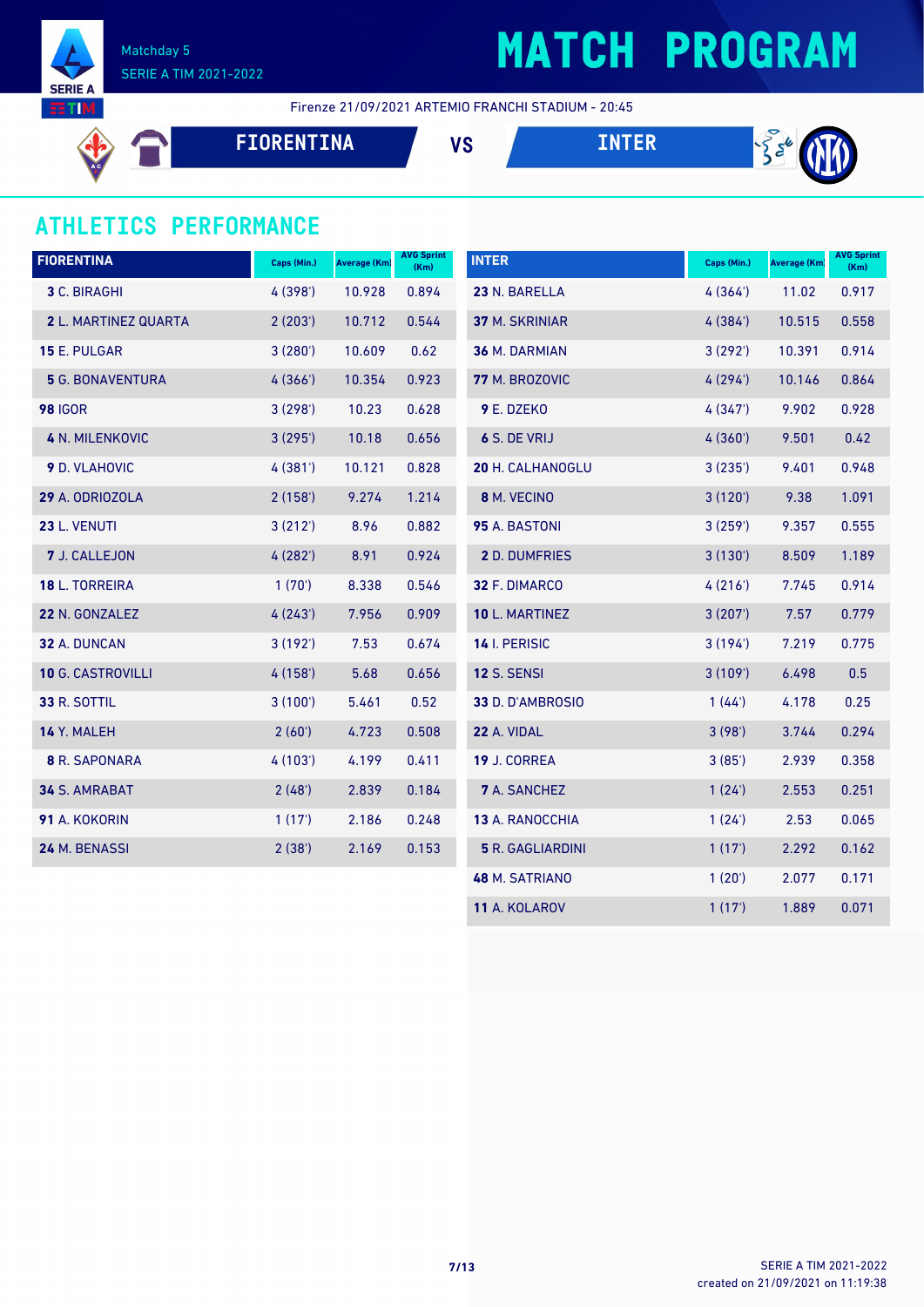Matchday 5 SERIE A TIM 2021-2022

Firenze 21/09/2021 ARTEMIO FRANCHI STADIUM - 20:45



### **MATCHDAY 5**

**SERIE A RTIM** 

| BOLOGNA vs GENOA    |                              | 21/09/2021 18:30 |
|---------------------|------------------------------|------------------|
| <b>ATALANTA</b>     | vs SASSUOLO                  | 21/09/2021 20:45 |
| FIORENTINA VS INTER |                              | 21/09/2021 20:45 |
|                     | SALERNITANA VS HELLAS VERONA | 22/09/2021 18:30 |
|                     | SPEZIA vs JUVENTUS           | 22/09/2021 18:30 |
| CAGLIARI vs EMPOLI  |                              | 22/09/2021 20:45 |
|                     | MILAN vs VENEZIA             | 22/09/2021 20:45 |
| SAMPDORIA           | vs NAPOLI                    | 23/09/2021 18:30 |
| <b>TORINO</b>       | vs LAZIO                     | 23/09/2021 18:30 |
| <b>ROMA</b>         | vs UDINESE                   | 23/09/2021 20:45 |

### **SERIE A TIM TABLE**

|                      | <b>PTS</b>       | P | W                       | D              | L              | GF               | GA               | <b>GOAL DIFF.</b> |
|----------------------|------------------|---|-------------------------|----------------|----------------|------------------|------------------|-------------------|
| <b>NAPOLI</b>        | 12               | 4 | 4                       | $\pmb{0}$      | $\pmb{0}$      | 10               | $\overline{2}$   | $+8$              |
| <b>INTER</b>         | 10               | 4 | $\overline{\mathbf{3}}$ | 1              | $\pmb{0}$      | 15               | 4                | $+11$             |
| <b>MILAN</b>         | 10               | 4 | 3                       | $\mathbf{1}$   | $\pmb{0}$      | $\bf 8$          | $\overline{2}$   | $+6$              |
| <b>ROMA</b>          | 9                | 4 | $\mathbf{3}$            | $\pmb{0}$      | $\overline{1}$ | 11               | $\overline{5}$   | $+6$              |
| <b>FIORENTINA</b>    | 9                | 4 | $\overline{\mathbf{3}}$ | $\mathbf 0$    | $\mathbf{1}$   | $\overline{7}$   | $\pmb{6}$        | $+1$              |
| <b>LAZIO</b>         | $7\phantom{.}$   | 4 | $\overline{2}$          | $\mathbf{1}$   | $\overline{1}$ | 11               | $\boldsymbol{6}$ | $+5$              |
| <b>ATALANTA</b>      | $\overline{7}$   | 4 | $\overline{2}$          | $\mathbf{1}$   | $\mathbf{1}$   | 4                | $\mathbf{3}$     | $+1$              |
| <b>UDINESE</b>       | $\sqrt{7}$       | 4 | $\overline{2}$          | $\mathbf{1}$   | $\mathbf{1}$   | $\boldsymbol{6}$ | $\boldsymbol{6}$ | $\pmb{0}$         |
| <b>BOLOGNA</b>       | $\overline{7}$   | 4 | $\overline{2}$          | 1              | $\mathbf{1}$   | $5\phantom{.0}$  | $\bf 8$          | $-3$              |
| <b>TORINO</b>        | $\boldsymbol{6}$ | 4 | $\overline{2}$          | $\pmb{0}$      | $\overline{2}$ | $\sqrt{7}$       | 4                | $+3$              |
| <b>SAMPDORIA</b>     | $\overline{5}$   | 4 | $\mathbf{1}$            | $\overline{2}$ | $\mathbf{1}$   | $\overline{5}$   | $\overline{3}$   | $+2$              |
| <b>SASSUOLO</b>      | 4                | 4 | $\mathbf{1}$            | $\mathbf{1}$   | $\overline{2}$ | 4                | $\overline{5}$   | $-1$              |
| <b>SPEZIA</b>        | 4                | 4 | $\mathbf{1}$            | $\mathbf{1}$   | $\overline{2}$ | 5                | 10               | $-5$              |
| <b>HELLAS VERONA</b> | 3                | 4 | $\mathbf{1}$            | $\pmb{0}$      | 3              | $\boldsymbol{6}$ | 9                | $-3$              |
| <b>GENOA</b>         | $\mathbf{3}$     | 4 | $\mathbf{1}$            | $\pmb{0}$      | $\mathbf{3}$   | $\overline{5}$   | 10               | $-5$              |
| <b>EMPOLI</b>        | 3                | 4 | $\mathbf{1}$            | $\pmb{0}$      | $\mathbf{3}$   | 3                | $\bf 8$          | $-5$              |
| <b>VENEZIA</b>       | 3                | 4 | $\mathbf{1}$            | $\pmb{0}$      | 3              | 3                | $\bf 8$          | $-5$              |
| <b>JUVENTUS</b>      | $\overline{2}$   | 4 | $\pmb{0}$               | $\overline{2}$ | $\overline{2}$ | 4                | $\pmb{6}$        | $-2$              |
| <b>CAGLIARI</b>      | $\overline{2}$   | 4 | $\pmb{0}$               | $\overline{2}$ | $\overline{2}$ | 7                | 11               | $-4$              |
| <b>SALERNITANA</b>   | $\pmb{0}$        | 4 | $\pmb{0}$               | $\pmb{0}$      | 4              | $\overline{2}$   | 12               | $-10$             |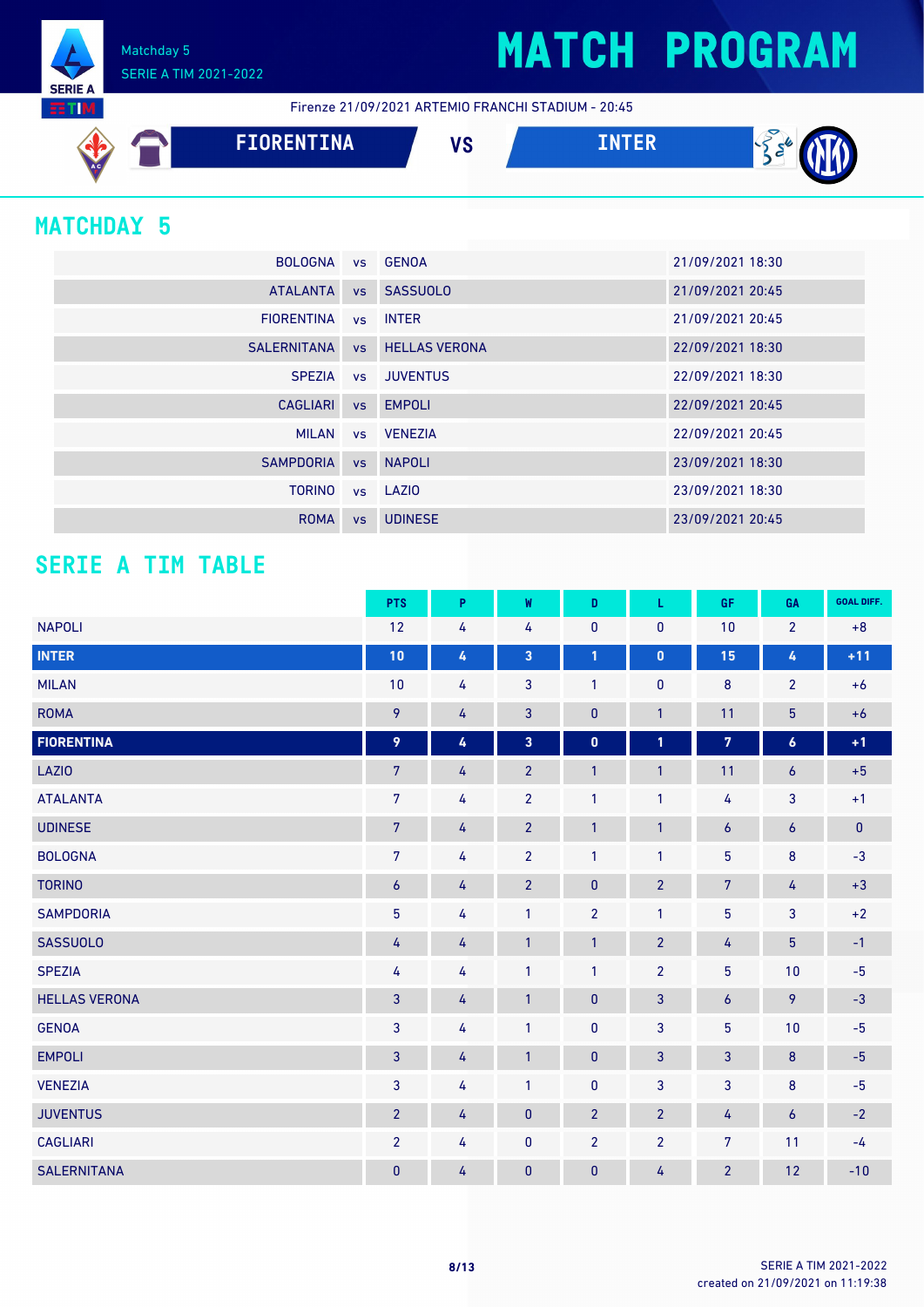

Firenze 21/09/2021 ARTEMIO FRANCHI STADIUM - 20:45

$$
\mathfrak{b} \in
$$

**FIORENTINA VS INTER**



 $\frac{1}{2}$   $\frac{1}{2}$ 

### **PLAYERS RANKING**

| <b>TOP SCORERS</b> |                    |            | <b>Goals(Penalties)</b> |  |
|--------------------|--------------------|------------|-------------------------|--|
| 1                  | C. IMMOBILE        | LAZ        | 5(1)                    |  |
| $\mathcal{P}$      | <b>JOAO PEDRO</b>  | CAG        | 4(2)                    |  |
| 3                  | <b>L. MARTINEZ</b> | <b>INT</b> | 3(0)                    |  |
| 3                  | <b>E. DZEKO</b>    | <b>INT</b> | 3(0)                    |  |
| 3                  | L. PELLEGRINI      | <b>ROM</b> | 3(0)                    |  |
| 3                  | <b>J. VERETOUT</b> | <b>ROM</b> | 3(0)                    |  |
| 3                  | <b>D. VLAHOVIC</b> | <b>FIO</b> | 3(2)                    |  |
| 8                  | M. FARES           | <b>GEN</b> | 2(0)                    |  |
| 8                  | O. GIROUD          | <b>MIL</b> | 2(1)                    |  |
| 8                  | D. ZAPATA          | <b>ATA</b> | 2(1)                    |  |

### **TEAMS RANKING**

|                  | <b>TEAMS RANKING</b>  | <b>Goals - Goals per game</b> |                |
|------------------|-----------------------|-------------------------------|----------------|
| 1                | <b>INTER</b>          | 15                            | 3.75           |
| $\overline{2}$   | <b>LAZIO</b>          | 11                            | 2.75           |
| $\overline{2}$   | <b>ROMA</b>           | 11                            | 2.75           |
| 4                | <b>NAPOLI</b>         | 10                            | 2.5            |
| 5                | <b>MILAN</b>          | 8                             | $\overline{2}$ |
| 6                | <b>CAGLIARI</b>       | 7                             | 1.75           |
| $\boldsymbol{6}$ | <b>FIORENTINA</b>     | 7                             | 1.75           |
| 6                | <b>TORINO</b>         | 7                             | 1.75           |
| 9                | <b>HELLAS VERONA</b>  | 6                             | 1.5            |
| 9                | <b>UDINESE</b>        | $\overline{6}$                | 1.5            |
| 11               | <b>BOLOGNA</b>        | 5                             | 1.25           |
| 11               | <b>GENOA</b>          | 5                             | 1.25           |
| 11               | <b>SAMPDORIA</b>      | 5                             | 1.25           |
| 11               | <b>SPEZIA</b>         | 5                             | 1.25           |
|                  | <b>15 ATALANTA</b>    | 4                             | 1              |
| 15               | <b>JUVENTUS</b>       | 4                             | 1              |
| 15 <sup>1</sup>  | <b>SASSUOLO</b>       | 4                             | 1              |
| 18 <sup>°</sup>  | <b>EMPOLI</b>         | 3                             | 0.75           |
|                  | 18 VENEZIA            | 3                             | 0.75           |
|                  | <b>20 SALERNITANA</b> | $\overline{2}$                | 0.5            |

|                | <b>TEAMS RANKING</b> | <b>Att.-On Target-Off Target-Blocked</b> |    |    |    |
|----------------|----------------------|------------------------------------------|----|----|----|
| 1              | <b>NAPOLI</b>        | 66                                       | 26 | 22 | 18 |
| $\overline{2}$ | <b>ROMA</b>          | 63                                       | 24 | 23 | 16 |
| 3              | LAZI <sub>0</sub>    | 61                                       | 30 | 14 | 17 |
| 4              | <b>INTER</b>         | 58                                       | 30 | 18 | 10 |
| 5              | <b>EMPOLI</b>        | 57                                       | 18 | 19 | 20 |
| 5              | <b>MILAN</b>         | 57                                       | 15 | 22 | 20 |
| 5              | <b>SASSUOLO</b>      | 57                                       | 23 | 25 | 9  |
| 8              | <b>TORINO</b>        | 56                                       | 22 | 22 | 12 |
| 9              | <b>SAMPDORIA</b>     | 51                                       | 16 | 21 | 14 |
| 9              | <b>SPEZIA</b>        | 51                                       | 17 | 19 | 15 |
| 11             | <b>ATALANTA</b>      | 47                                       | 13 | 17 | 17 |
| 12             | <b>JUVENTUS</b>      | 46                                       | 17 | 26 | 3  |
| 12             | <b>UDINESE</b>       | 46                                       | 21 | 13 | 12 |
| 14             | <b>FIORENTINA</b>    | 44                                       | 22 | 12 | 10 |
| 15             | <b>CAGLIARI</b>      | 41                                       | 18 | 17 | 6  |
| 16             | <b>BOLOGNA</b>       | 40                                       | 13 | 17 | 10 |
| 16             | <b>VENEZIA</b>       | 40                                       | 13 | 20 | 7  |
| 18             | <b>GENOA</b>         | 36                                       | 14 | 12 | 10 |
| 19             | <b>HELLAS VERONA</b> | 30                                       | 11 | 13 | 6  |
| 19             | <b>SALERNITANA</b>   | 30                                       | 7  | 17 | 6  |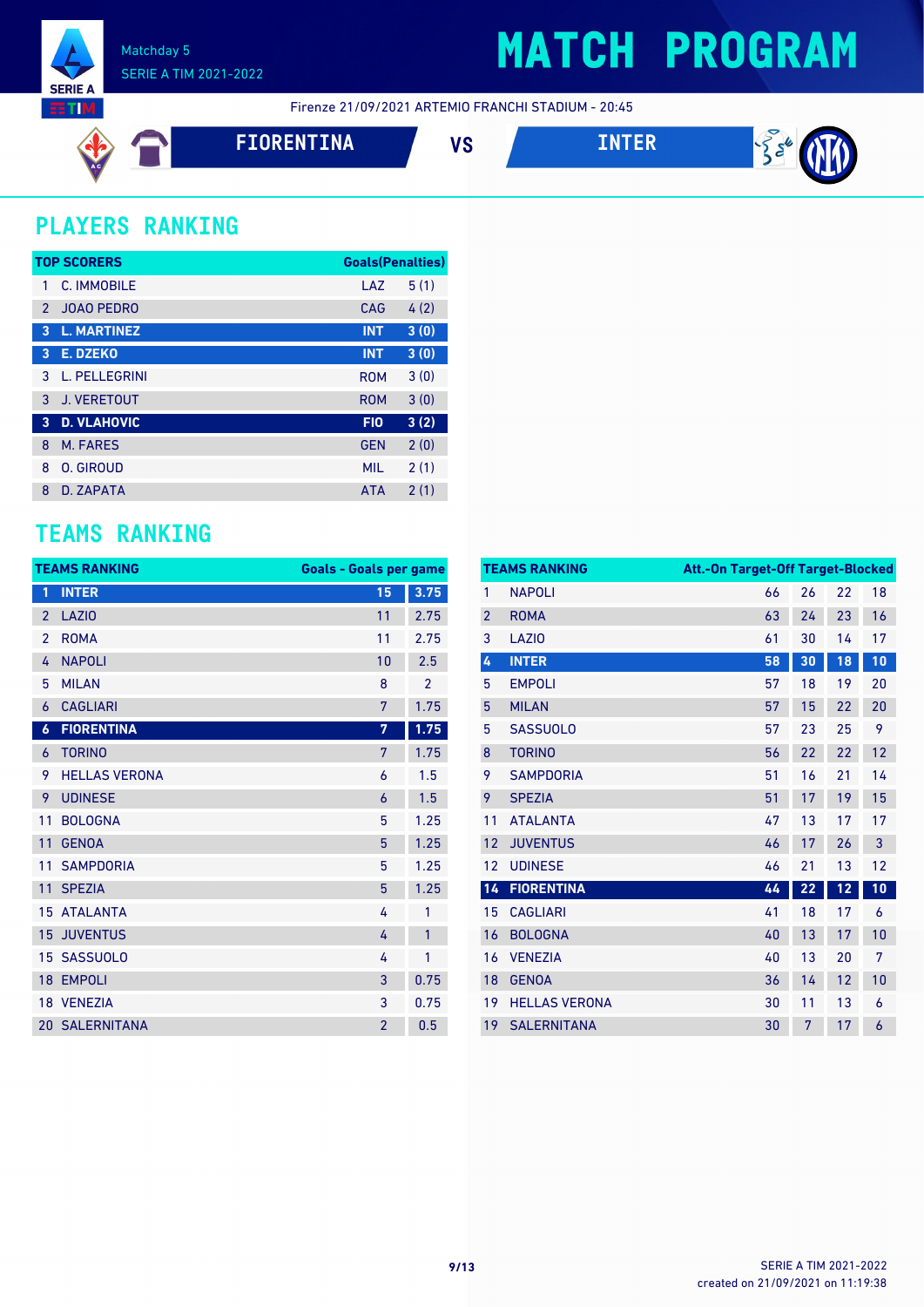

# **MATCH PROGRAM**

Firenze 21/09/2021 ARTEMIO FRANCHI STADIUM - 20:45





| <b>TEAMS RANKING</b>    | <b>Assists - Avg</b> |      |
|-------------------------|----------------------|------|
| 1 INTER                 | 12                   | 3.00 |
| 2 ROMA                  | 10                   | 2.50 |
| 3 LAZIO                 | 9                    | 2.25 |
| 4 BOLOGNA               | 5                    | 1.25 |
| <b>4 CAGLIARI</b>       | 5                    | 1.25 |
| <b>4 MILAN</b>          | 5                    | 1.25 |
| <b>4 NAPOLI</b>         | 5                    | 1.25 |
| <b>4 TORINO</b>         | 5                    | 1.25 |
| <b>9 FIORENTINA</b>     | 4                    | 1.00 |
| 9 GENOA                 | 4                    | 1.00 |
| 9 SASSUOLO              | 4                    | 1.00 |
| <b>12 HELLAS VERONA</b> | 3                    | 0.75 |
| <b>12 JUVENTUS</b>      | 3                    | 0.75 |
| <b>12 SAMPDORIA</b>     | 3                    | 0.75 |
| <b>12 SPEZIA</b>        | 3                    | 0.75 |
| <b>12 UDINESE</b>       | 3                    | 0.75 |
| <b>17 ATALANTA</b>      | $\overline{2}$       | 0.50 |
| <b>17 VENEZIA</b>       | $\overline{2}$       | 0.50 |
| <b>19 EMPOLI</b>        | 1                    | 0.25 |

| <b>TEAMS RANKING</b><br><b>Key Passes*</b> |                                 |  |
|--------------------------------------------|---------------------------------|--|
| <b>JUVENTUS</b>                            | 4.5                             |  |
| <b>INTER</b>                               | 3.5                             |  |
| <b>ATALANTA</b>                            | 3.25                            |  |
| <b>ROMA</b>                                | 3.25                            |  |
| <b>TORINO</b>                              | 3.25                            |  |
| <b>MILAN</b>                               | 2.75                            |  |
| <b>EMPOLI</b>                              | 2.5                             |  |
| <b>NAPOLI</b>                              | 2.5                             |  |
| <b>UDINESE</b>                             | 2.5                             |  |
| <b>BOLOGNA</b>                             | $\overline{2}$                  |  |
| <b>10 FIORENTINA</b>                       | $\overline{2}$                  |  |
| 10 GENOA                                   | $\overline{2}$                  |  |
| 10 VENEZIA                                 | $\overline{2}$                  |  |
| <b>14 SALERNITANA</b>                      | 1.75                            |  |
| <b>15 CAGLIARI</b>                         | 1.5                             |  |
| <b>15 HELLAS VERONA</b>                    | 1.5                             |  |
| 15 LAZIO                                   | 1.5                             |  |
| <b>18 SAMPDORIA</b>                        | 1.25                            |  |
| 18 SASSUOLO                                | 1.25                            |  |
| 20 SPEZIA                                  | 0.75                            |  |
|                                            | * Mataut as sult a su a sautits |  |

Valori medi per partita.

|                   | <b>TEAMS RANKING</b>  | <b>Passes completed - % *</b> |    |
|-------------------|-----------------------|-------------------------------|----|
| 1                 | LAZI <sub>0</sub>     | 547.5                         | 88 |
| $\overline{2}$    | <b>NAPOLI</b>         | 539.25                        | 89 |
| 3                 | <b>SASSUOLO</b>       | 427.75                        | 85 |
| 4                 | <b>FIORENTINA</b>     | 416                           | 86 |
| 5                 | <b>MILAN</b>          | 406                           | 87 |
| 6                 | <b>ATALANTA</b>       | 398.5                         | 81 |
| 7                 | <b>ROMA</b>           | 397.75                        | 83 |
| 8                 | <b>INTER</b>          | 397                           | 86 |
| 9                 | <b>BOLOGNA</b>        | 353.5                         | 80 |
| 10                | <b>EMPOLI</b>         | 348.25                        | 81 |
| 11                | <b>JUVENTUS</b>       | 344.75                        | 84 |
| $12 \overline{ }$ | <b>SPEZIA</b>         | 337.5                         | 80 |
|                   | 13 VENEZIA            | 324.75                        | 83 |
|                   | <b>14 UDINESE</b>     | 324.5                         | 83 |
| 15                | CAGLIARI              | 318.75                        | 80 |
| 16                | <b>GENOA</b>          | 307.25                        | 83 |
| 17                | <b>HELLAS VERONA</b>  | 305                           | 79 |
| 18                | <b>TORINO</b>         | 297.75                        | 78 |
|                   | <b>19 SAMPDORIA</b>   | 284.75                        | 77 |
|                   | <b>20 SALERNITANA</b> | 178.25                        | 68 |
|                   | *Average Values       |                               |    |

|                | <b>TEAMS RANKING</b>       | Recoveries* |
|----------------|----------------------------|-------------|
| 1              | <b>ATALANTA</b>            | 50.5        |
| $\overline{2}$ | <b>SALERNITANA</b>         | 45.25       |
| 3              | <b>HELLAS VERONA</b>       | 44.75       |
| 4              | <b>BOLOGNA</b>             | 44.5        |
| 5              | <b>CAGLIARI</b>            | 43.5        |
| 6              | <b>SAMPDORIA</b>           | 41.75       |
| 7              | <b>TORINO</b>              | 41.5        |
| 8              | <b>GENOA</b>               | 40.75       |
| 9              | <b>VENEZIA</b>             | 40.5        |
| 10             | <b>SPEZIA</b>              | 38.5        |
| 11             | <b>JUVENTUS</b>            | 37          |
|                | 12 ROMA                    | 36.5        |
|                | 13 MILAN                   | 34.5        |
|                | <b>14 FIORENTINA</b>       | 33.25       |
|                | <b>15 INTER</b>            | 33          |
|                | 16 EMPOLI                  | 32.25       |
|                | 17 LAZIO                   | 30.75       |
|                | 18 SASSUOLO                | 30.25       |
|                | <b>19 UDINESE</b>          | 29.25       |
|                | 20 NAPOLI                  | 25.5        |
|                | * Valori medi per partita. |             |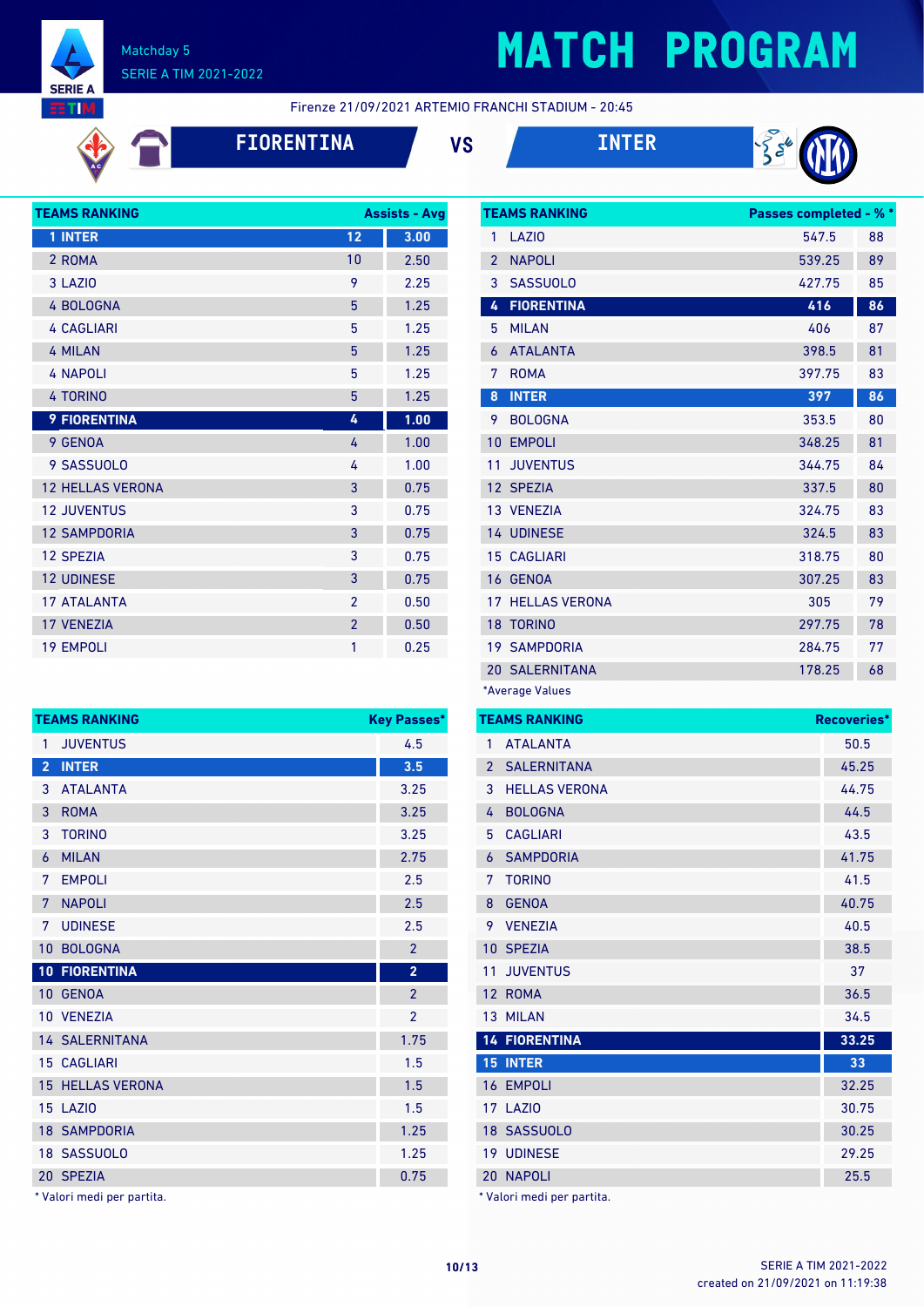

# **MATCH PROGRAM**

Firenze 21/09/2021 ARTEMIO FRANCHI STADIUM - 20:45

**FIORENTINA VS INTER**





|                | <b>TEAMS RANKING</b> | <b>Tot. Saves - Average</b> |      |
|----------------|----------------------|-----------------------------|------|
| 1              | <b>ROMA</b>          | 16                          | 4    |
| $\overline{2}$ | <b>VENEZIA</b>       | 15                          | 3.75 |
| 3              | <b>SALERNITANA</b>   | 15                          | 3.75 |
| 4              | <b>SPEZIA</b>        | 15                          | 3.75 |
| 5              | <b>GENOA</b>         | 14                          | 3.5  |
| 6              | <b>SAMPDORIA</b>     | 14                          | 3.5  |
| 7              | <b>EMPOLI</b>        | 13                          | 3.25 |
| 8              | <b>HELLAS VERONA</b> | 13                          | 3.25 |
| 8              | <b>UDINESE</b>       | 13                          | 3.25 |
| 10             | <b>JUVENTUS</b>      | 13                          | 3.25 |
| 11             | <b>MILAN</b>         | 12                          | 3    |
|                | 12 SASSUOLO          | 12                          | 3    |
|                | <b>13 CAGLIARI</b>   | 12                          | 3    |
|                | 14 BOLOGNA           | 10                          | 2.5  |
|                | <b>15 NAPOLI</b>     | 10                          | 2.5  |
|                | <b>16 FIORENTINA</b> | 9                           | 2.25 |
|                | 17 ATALANTA          | 9                           | 2.25 |
|                | 17 TORINO            | 9                           | 2.25 |
| 19             | <b>INTER</b>         | 6                           | 1.5  |
|                | <b>19 LAZIO</b>      | 6                           | 1.5  |
|                |                      |                             |      |

|                 | <b>TEAMS RANKING</b>    | AVG (Km) |
|-----------------|-------------------------|----------|
| 1               | LAZIO                   | 111.033  |
| $\overline{2}$  | <b>EMPOLI</b>           | 109.398  |
| 3               | <b>VENEZIA</b>          | 109.365  |
| 4               | <b>INTER</b>            | 108.247  |
| 5               | <b>ATALANTA</b>         | 106.864  |
| $\overline{6}$  | <b>GENOA</b>            | 106.412  |
| 7               | <b>JUVENTUS</b>         | 106.359  |
| 8               | <b>FIORENTINA</b>       | 106.06   |
| 9               | <b>TORINO</b>           | 105.996  |
| 10              | <b>UDINESE</b>          | 105.808  |
| 11              | <b>ROMA</b>             | 104.835  |
| 12 <sup>2</sup> | <b>CAGLIARI</b>         | 104.136  |
|                 | 13 MILAN                | 104.112  |
|                 | <b>14 HELLAS VERONA</b> | 103.385  |
| 15              | <b>BOLOGNA</b>          | 103.103  |
|                 | 16 SASSUOLO             | 102.717  |
| 17 <sup>7</sup> | <b>SAMPDORIA</b>        | 102.674  |
|                 | 18 SPEZIA               | 102.639  |
| 19 <sup>°</sup> | <b>NAPOLI</b>           | 101.691  |
|                 | <b>20 SALERNITANA</b>   | 100.477  |

| <b>TEAMS RANKING</b> |                         |     | Tot. Final Third Passes - Avg. |  |  |
|----------------------|-------------------------|-----|--------------------------------|--|--|
| 1                    | <b>NAPOLI</b>           | 547 | 136.75                         |  |  |
| $\overline{2}$       | <b>LAZIO</b>            | 494 | 123.5                          |  |  |
| 3                    | <b>ATALANTA</b>         | 444 | 111                            |  |  |
| 4                    | <b>EMPOLI</b>           | 402 | 100.5                          |  |  |
| 5                    | <b>MILAN</b>            | 378 | 94.5                           |  |  |
| $\boldsymbol{6}$     | <b>FIORENTINA</b>       | 351 | 87.75                          |  |  |
| 7                    | <b>INTER</b>            | 335 | 83.75                          |  |  |
| 8                    | <b>ROMA</b>             | 331 | 82.75                          |  |  |
| 9                    | <b>BOLOGNA</b>          | 330 | 82.5                           |  |  |
| 10                   | <b>SAMPDORIA</b>        | 318 | 79.5                           |  |  |
| 11                   | <b>JUVENTUS</b>         | 298 | 74.5                           |  |  |
|                      | 12 SPEZIA               | 295 | 73.75                          |  |  |
|                      | <b>13 HELLAS VERONA</b> | 293 | 73.25                          |  |  |
|                      | 14 TORINO               | 281 | 70.25                          |  |  |
| 15                   | <b>SASSUOLO</b>         | 265 | 66.25                          |  |  |
|                      | <b>16 UDINESE</b>       | 259 | 64.75                          |  |  |
|                      | <b>17 CAGLIARI</b>      | 242 | 60.5                           |  |  |
|                      | 18 VENEZIA              | 215 | 53.75                          |  |  |
| 19                   | <b>GENOA</b>            | 196 | 49                             |  |  |
|                      | <b>20 SALERNITANA</b>   | 189 | 47.25                          |  |  |

|                          | <b>TEAMS RANKING</b>  | <b>Tot. Dribbling - Average</b> |       |
|--------------------------|-----------------------|---------------------------------|-------|
| 1                        | LAZI <sub>0</sub>     | 43                              | 10.75 |
| $\overline{\phantom{a}}$ | <b>NAPOLI</b>         | 42                              | 10.5  |
| 3                        | <b>BOLOGNA</b>        | 40                              | 10    |
| 3                        | <b>MILAN</b>          | 40                              | 10    |
| 3                        | <b>SASSUOLO</b>       | 40                              | 10    |
| 3                        | <b>SPEZIA</b>         | 40                              | 10    |
| 7                        | <b>GENOA</b>          | 38                              | 9.5   |
| 8                        | <b>JUVENTUS</b>       | 37                              | 9.25  |
| 9                        | <b>CAGLIARI</b>       | 34                              | 8.5   |
| 9                        | <b>UDINESE</b>        | 34                              | 8.5   |
| 11                       | <b>ROMA</b>           | 33                              | 8.25  |
| 12                       | <b>ATALANTA</b>       | 32                              | 8     |
|                          | 12 INTER              | 32                              | 8     |
|                          | 14 EMPOLI             | 30                              | 7.5   |
|                          | 14 TORINO             | 30                              | 7.5   |
| 16                       | <b>HELLAS VERONA</b>  | 28                              | 7     |
|                          | <b>17 SAMPDORIA</b>   | 25                              | 6.25  |
|                          | 18 VENEZIA            | 24                              | 6     |
|                          | <b>19 FIORENTINA</b>  | 23                              | 5.75  |
|                          | <b>20 SALERNITANA</b> | 13                              | 3.25  |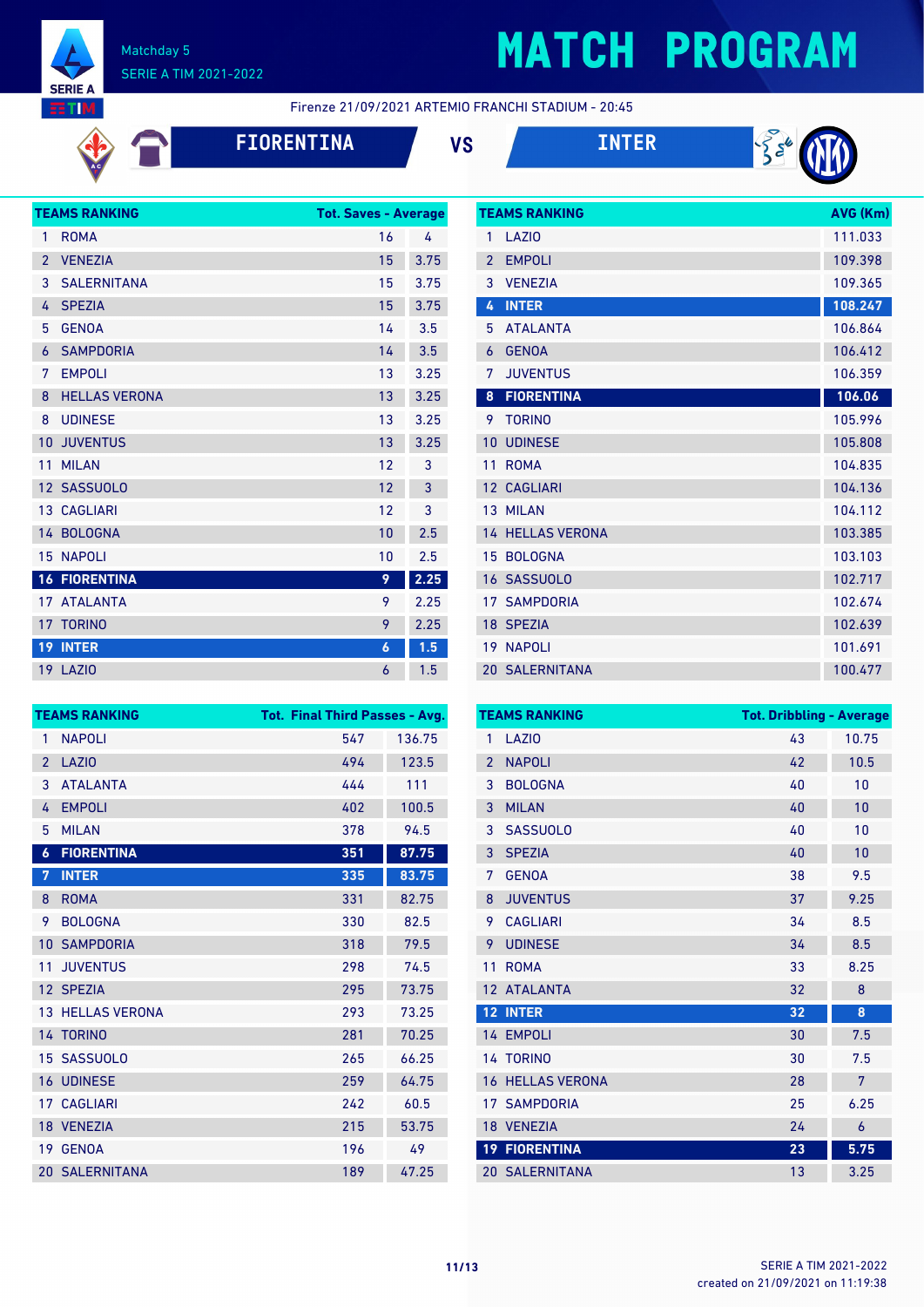

# **MATCH PROGRAM**

**RTIM** 

#### Firenze 21/09/2021 ARTEMIO FRANCHI STADIUM - 20:45





|              | <b>RANKING SQUADRE</b> |                | <b>Penalties - Against</b> |
|--------------|------------------------|----------------|----------------------------|
| 1            | <b>MILAN</b>           | $\overline{2}$ | 0                          |
| $\mathbf{1}$ | <b>NAPOLI</b>          | $\overline{2}$ | 0                          |
| 3            | <b>CAGLIARI</b>        | $\overline{2}$ | 1                          |
| 3            | LAZI <sub>0</sub>      | $\overline{2}$ | $\mathbf{1}$               |
| 5            | <b>FIORENTINA</b>      | $\overline{2}$ | $\overline{2}$             |
| 6            | <b>HELLAS VERONA</b>   | $\mathbf{1}$   | $\overline{0}$             |
| 6            | <b>SALERNITANA</b>     | 1              | 0                          |
| 6            | <b>UDINESE</b>         | $\mathbf{1}$   | $\Omega$                   |
| 9.           | <b>EMPOLI</b>          | 1              | 1                          |
| 9            | <b>GENOA</b>           | 1              | 1                          |
|              | 11 ATALANTA            | 1              | $\overline{2}$             |
|              | 12 BOLOGNA             | $\Omega$       | $\mathbf{1}$               |
|              | <b>12 JUVENTUS</b>     | $\mathbf{0}$   | 1                          |
|              | 12 SASSUOLO            | $\mathbf{0}$   | 1                          |
|              | 15 SPEZIA              | $\mathbf{0}$   | $\overline{2}$             |
|              | 16 VENEZIA             | $\overline{0}$ | 3                          |

| <b>RANKING SQUADRE</b> |                   |                | <b>Bench goals - Avg</b> |  |
|------------------------|-------------------|----------------|--------------------------|--|
| 1                      | <b>INTER</b>      | 5              | 1.66                     |  |
| $\overline{2}$         | <b>TORINO</b>     | 4              | 1.00                     |  |
| 3                      | <b>NAPOLI</b>     | 3              | 1.00                     |  |
| 3                      | <b>UDINESE</b>    | 3              | 1.00                     |  |
| 5                      | <b>GENOA</b>      | $\overline{2}$ | 2.00                     |  |
| 6                      | <b>ATALANTA</b>   | 1              | 1.00                     |  |
| 6                      | <b>BOLOGNA</b>    | 1              | 1.00                     |  |
| $\boldsymbol{6}$       | <b>FIORENTINA</b> | 1              | 1.00                     |  |
| 6                      | LAZI <sub>0</sub> | 1              | 1.00                     |  |
| 6                      | <b>MILAN</b>      | 1              | 1.00                     |  |
| 6                      | <b>ROMA</b>       | 1              | 1.00                     |  |
| 6                      | <b>SASSUOLO</b>   | $\mathbf{1}$   | 1.00                     |  |
| 6                      | <b>SPEZIA</b>     | 1              | 1.00                     |  |
| 6                      | <b>VENEZIA</b>    | 1              | 1.00                     |  |